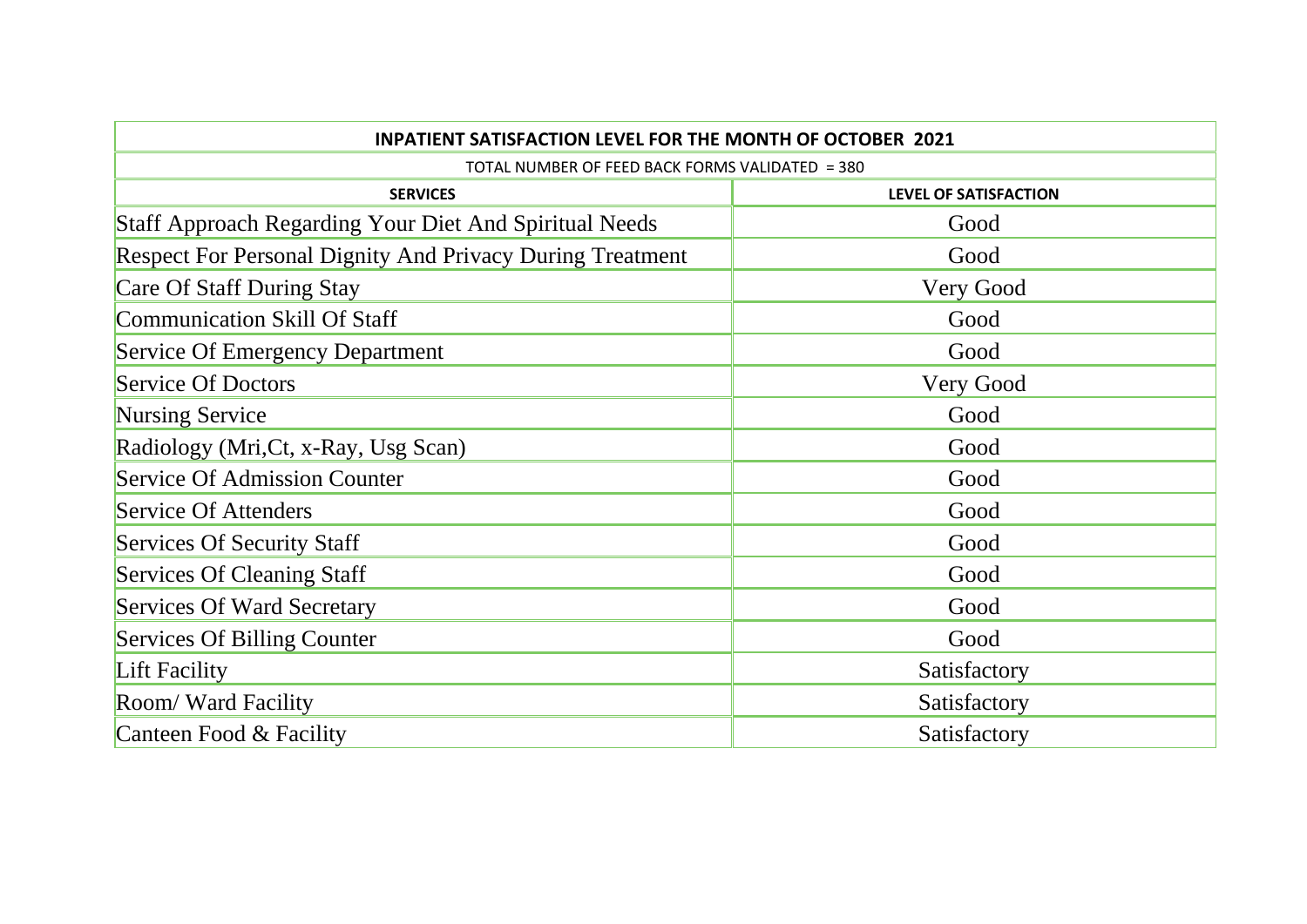| OUTPATIENT SATISFACTION LEVEL FOR THE MONTH OF OCTOBER 2021<br>TOTAL NUMBER OF FEED BACK FORMS VALIDATED = 280 |              |  |
|----------------------------------------------------------------------------------------------------------------|--------------|--|
|                                                                                                                |              |  |
| <b>RECEPTION</b>                                                                                               | Good         |  |
| <b>OPINION ABOUT DOCTORS</b>                                                                                   | Good         |  |
| <b>BEHAVIOR OF OP STAFF</b>                                                                                    | Good         |  |
| OP WAITING/SPACE FACILITY                                                                                      | Satisfactory |  |
| <b>PHARMACY</b>                                                                                                | Good         |  |
| <b>RADIOLOGY</b>                                                                                               | Good         |  |
| <b>TOILET FACILITY</b>                                                                                         | Satisfactory |  |
| <b>CLEANLINESS</b>                                                                                             | Good         |  |
| DRINKING WATER FACILITY                                                                                        | Good         |  |
| <b>CANTEEN</b>                                                                                                 | Good         |  |